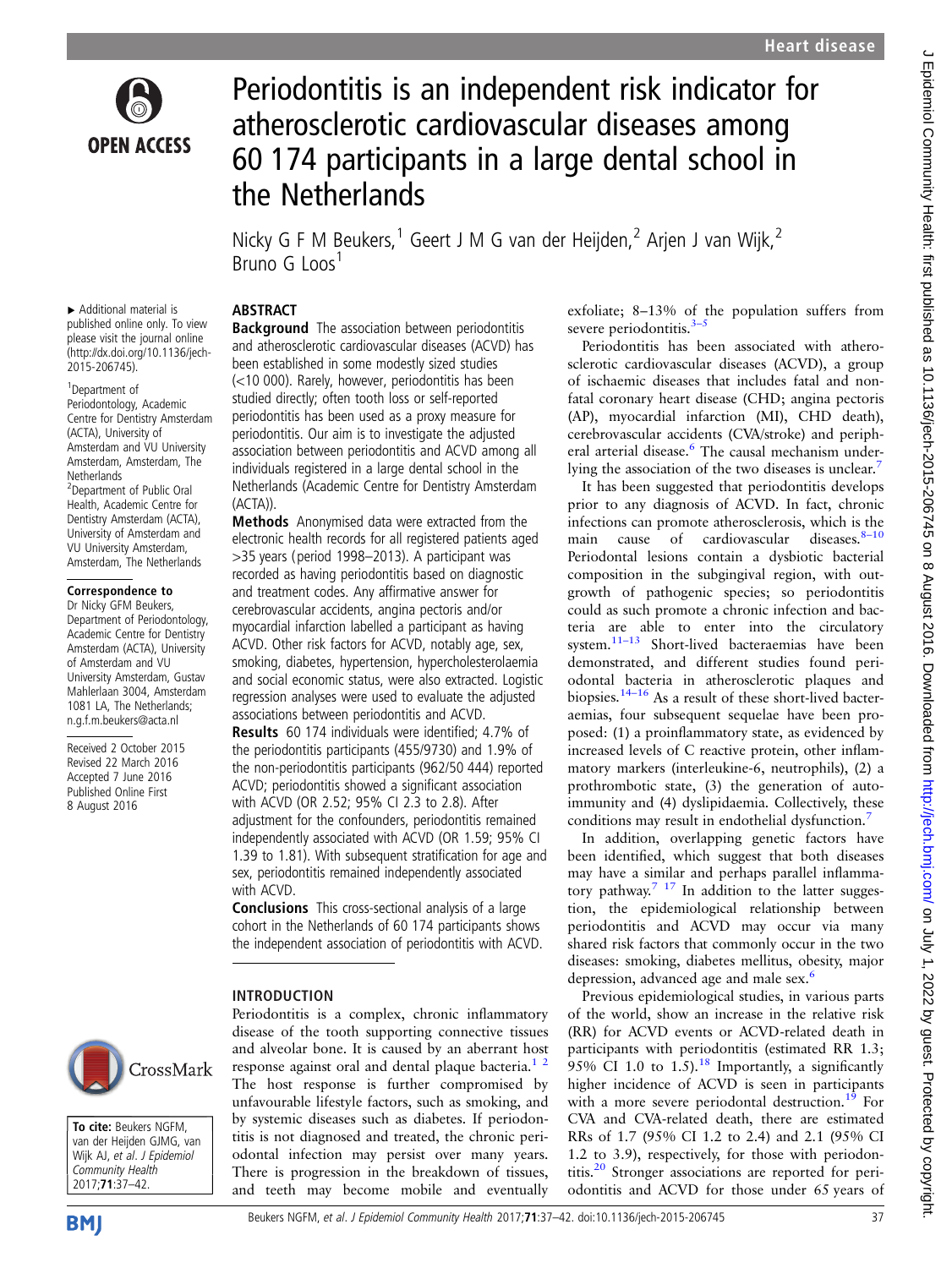age and in males; the latter National Health and Nutrition Examination Survey (NHANES) III follow-up study showed periodontitis to be associated with ACVD and all-cause mortality in men aged  $30-64$  years.<sup>[21](#page-5-0)</sup> The relative contribution of the risk factors for ACVD may vary as per continent, country and region; for example, there is global variation in common risk factors such as smoking, diet, obesity and diabetes. Epidemiological studies that support the association between periodontitis and ACVD have been performed in many continents, including Asia, North and South America, and Western Europe.[19 22](#page-5-0)

While many studies are based on cross-sectional analyses of cohort data, most studies report about cohorts with fewer than 10 000 participants. In addition, most studies use tooth loss or self-reported periodontitis as a surrogate marker for periodontitis, and report mostly about the separate aspects of ACVD, such as CHD, MI, CVA or death, and rarely these conditions have been combined with overall ACVD as an outcome parameter.

Despite the above research reports, the association between periodontitis and ACVD is not widely known within the medical profession. In the Netherlands, where there is a high level of medical and dental care, epidemiological research on this subject has not been performed yet. In our country, ACVD accounts for 27% of total mortality.<sup>[23](#page-5-0)</sup> Although ACVD has declined over the past decades and is no longer the leading cause of death in the Netherlands, currently still about 730 000 persons (4.6% of the total population) are diagnosed with CHD, among whom 120 000 have heart failure and 260 000 have atrial fibrillation. These numbers emphasise the continuous need for dedicated research on the prevention, diagnosis and treatment of ACVD in this country. $23$ 

The purpose of the present study is to investigate the association between periodontitis and ACVD within the database of the largest dental school in the Netherlands (Academic Centre for Dentistry Amsterdam (ACTA)). Moreover, using confounding adjusted multivariate and stratified analyses, we take established risk factors for ACVD into account. We hypothesised that the medical records of dental participants with periodontitis more often include cardiovascular diseases.

# METHODS

#### Data collection

For data collection, the electronic health record patient database (axiUm, Exan group, Coquitlam, British Columbia, Canada) of ACTA was used. This database contains individual records of all the dental participants registered at ACTA from 1 January 1998 onwards; we extracted data up to 31 December 2013. To build our database, help from the axiUm management team was required. Anonymised data were prepared and entered into an SPSS file (IBM SPSS Statistics for Windows, V.21.0, Armonk, New York, USA). We included all participants over 35 years of age in whom ACVD may occur; juvenile and postadolescent forms of periodontitis are excluded. $24-26$  As this was a retrospective study, no formal consent was required.

All individuals who are enrolled as a dental participant in ACTA are obligated to fill out a medical health questionnaire; this is verified by interview and entered into the electronic health record by the dental professional. This questionnaire contains relevant questions about cardiovascular conditions. For all those included, we used the entries in the medical health questionnaire to determine whether they had had suffered from ACVD. As the purpose of the study is to investigate the association between periodontitis and ACVD, we extracted data about

MI, CVA and AP. A patient outcome ACVD was documented when the presence of one or more of these conditions was included in the medical health questionnaire of the patient.

The periodontal-diseased status of study participants was confirmed if at least one of the diagnostic and treatment codes for periodontitis (also corresponding to dental care insurance codes) was found in the electronic health record database.

Periodontitis and ACVD share several covariates which can bias the possible association between ACVD and periodontitis. Therefore, different covariates, notably age, sex, postal code (as a surrogate for social economic status (SES)), smoking, diabetes, hypertension and hypercholesterolaemia were documented on the basis of the electronic health record database. These covariates were also extracted from the electronic health patient database and have been collected through the medical health questionnaires at intake, which contains questions about several aspects of individual background variables, including age and sex (male 0, female 1) and current health status. Yes/no response options are used for questions on smoking, diabetes mellitus, hypertension and hypercholesterolaemia, and these have been coded as bivariate covariates in the database.

## Data analysis

Univariate logistic regression analyses were performed to test for an association between ACVD and periodontitis and their shared covariates age, sex, smoking, hypertension, hypercholesterolaemia and SES. Next, multivariate logistic regression analyses were performed to investigate the influence of all these covariates on the association between ACVD and periodontitis. No univariate a priori covariate selection was used. The covariates smoking, diabetes mellitus, hypertension, hypercholesterolaemia and sex were entered into the multivariate logistic regression analyses as categorical (bivariate) covariates. Age at intake has been used as a continuous variable. The relationship between periodontitis and ACVD has been reported to be stronger in males while it is reported to be absent in individuals above 65 years of age. $^{21}$  $^{21}$  $^{21}$  Therefore, subgroup analyses with univariate and multivariate logistic regression analyses were performed for the subgroups of individuals above 65 years of age and for males.

To explore whether time and perhaps evolution in healthcare would affect the overall results, the cohort was divided into two equal time periods, specifically participants registered at ACTA between 1 January 1998 and 31 December 2005, and those registered between 1 January 2006 and 31 December 2013. All the analyses described above were also completed for these subgroups.

Statistical analyses and data management were performed using SPSS.

# RESULTS

#### Characteristics of the study population

The data were extracted from the ACTA electronic health records (axiUm). [Figure 1](#page-2-0) is a flow chart showing how the final study sample was obtained. Initially, the file contained 127 692 participants assigned as dental participants at ACTA in this time period. After exclusion of participants up to 36 years of age, 67 324 participants remained. We included participants older than 35 years of age. Out of these participants, 7138 participants were registered as dental participants in ACTA, but never showed up for an intake appointment. After exclusion of these participants, 60 186 participants remained. There were 12 records that, during verification by civil service number, were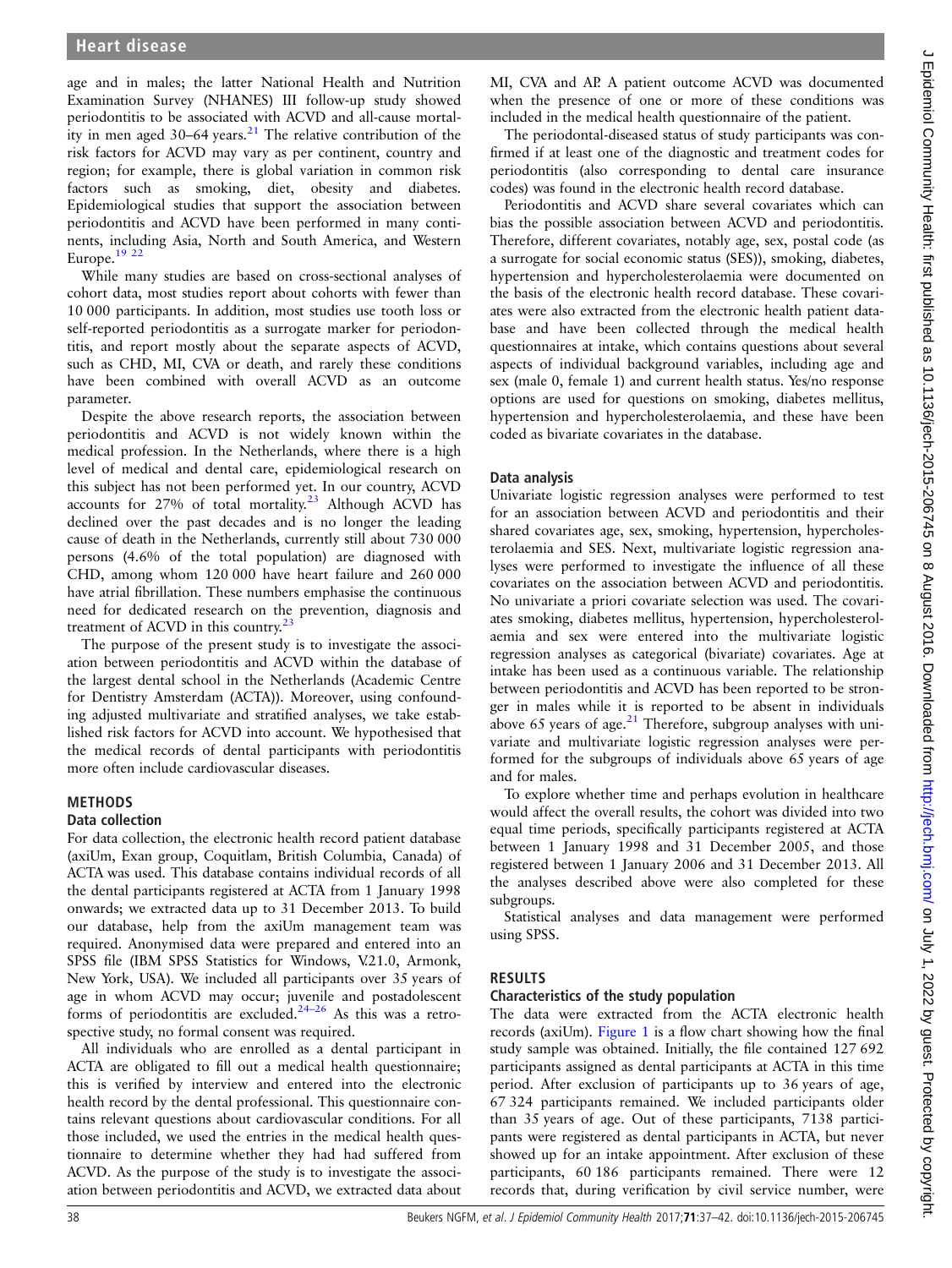<span id="page-2-0"></span>

Figure 1 Flow chart for inclusion in analyses and distribution of dental participants with and without ACVD. ACTA, Academic Centre for Dentistry Amsterdam; ACVD, atherosclerotic cardiovascular diseases.

shown to be duplicates, so these were excluded. The final sample contained 60 174 participants (figure 1).

The general characteristics of the study population are presented in table 1. For the total sample, the mean age at the first visit was 51.7 (SD 10.9) years of age. The mean current age on 31 December 2013 was 59.3 (SD 11.3) years. In the total sample, there were 32 378 women (53.8%), 27 591 men (45.9%) and 205 individuals (0.3%) with missing data on sex. Based on postal code, 28 490 participants (47.3%) had a low SES (619 (1.0%) individuals with missing data on postal code). From the total study population, 4568 participants (7.6%) reported smoking, 1707 participants (2.8%) reported suffering from diabetes mellitus, 3327 participants (5.5%) had hypertension and 1575 participants (2.6%) had hypercholesterolaemia. Thus, the total number of participants with missing data

(only for sex and postal code; for 2 participants, both parameters were missing) was 822 (1.4%).

## Cross-sectional analysis: association of periodontitis with ACVD

The study population consisted of 9730 periodontitis participants (16.2%) and 50 444 non-periodontitis participants (83.8%). In the group of periodontitis participants, 455 (4.7%) were suffering from ACVD, whereas 9275 (95.3%) were not. In the non-periodontitis group, 962 participants (1.9%) were suffering from ACVD whereas 49 482 (98.1%) were not (figure 1).

[Table 2](#page-3-0) shows the results from the univariate and multivariate logistic regression analyses for the association of periodontitis status (yes/no) with ACVD (yes/no) in the total sample (with and without adjustment for covariates), and in subgroups for age (65 years of age or under; over 65 years) and sex.

|                        | <b>Periodontitis</b> | Non-periodontitis | <b>Difference</b>      |  |
|------------------------|----------------------|-------------------|------------------------|--|
|                        | n=9730 (16.2%)       | n=50 444 (83.8%)  | (95% CI)               |  |
| Age (intake)*          | 49.6 (8.9)           | 52.1(11.2)        | $2.5$ (2.3 to 2.7)     |  |
| Age (current)*         | 58.2(9.2)            | 59.5 (11.7)       | $1.3$ (1.1 to 1.6)     |  |
| Male sext‡             | 49.2%                | 45.4%             | 3.8% (2.8% to 4.9%)    |  |
| Smokingt               | 18.8%                | 5.4%              | 13.3% (12.5% to 14.1%) |  |
| Diabetes mellitust     | 6.0%                 | $2.2\%$           | $3.8\%$ (3.3% to 4.3%) |  |
| Hypertension +         | 12.3%                | 4.2%              | $8.1\%$ (7.4% to 8.7%) |  |
| Hypercholesterolaemiat | 6.1%                 | 1.9%              | 4.2% (3.7% to 4.7%)    |  |
| Low SES <sub>t</sub> § | 51.7%                | 47.1%             | 4.8% (3.7% to 5.9%)    |  |

\*Values are mean in years (SD).

†Values are per cent of participants.

‡Missing data on sex in periodontitis group n=17 (0.2%), non-periodontitis group n=188 (0.4%).

§Missing data on SES in periodontitis group n=68 (0.7%), non-periodontitis group n=551 (1.1%).

SES, social economic status.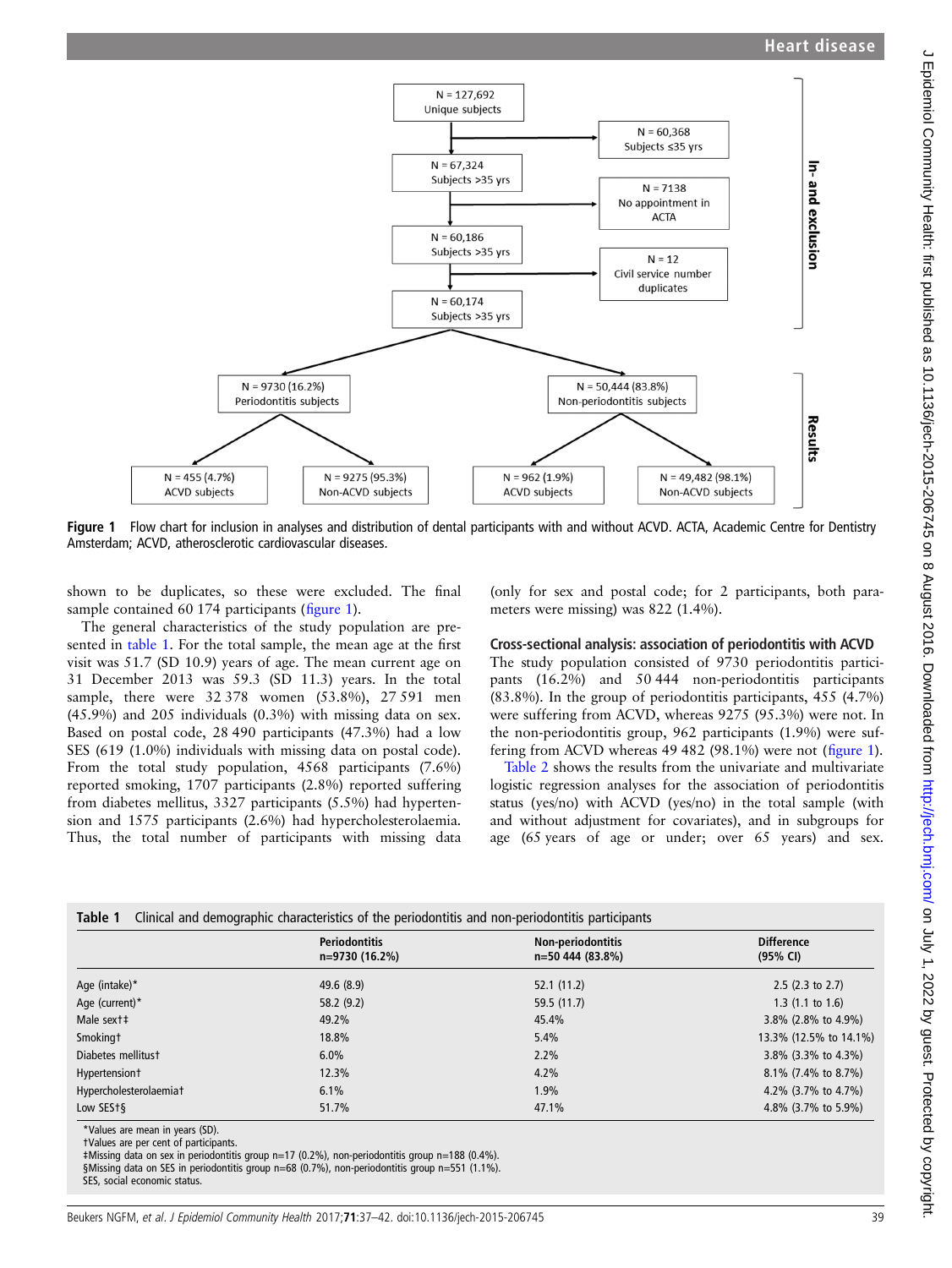<span id="page-3-0"></span>Table 2 Univariate and multivariate logistic regression analyses of risk variables for association with ACVD

|                       | All (n=60 174)                   |                                | ≤65 years (n=53 075)             |                              | Male (n=27 591)                  |                                |
|-----------------------|----------------------------------|--------------------------------|----------------------------------|------------------------------|----------------------------------|--------------------------------|
|                       | <b>Univariate</b><br>OR (95% CI) | Multivariate*<br>OR (95% CI)   | <b>Univariate</b><br>OR (95% CI) | Multivariate*<br>OR (95% CI) | <b>Univariate</b><br>OR (95% CI) | Multivariate*<br>OR (95% CI)   |
| <b>Periodontitis</b>  | 2.52 (2.25 to 2.82)              | 1.59 $(1.39 \text{ to } 1.81)$ | 2.80 (2.47 to 3.17)              | 1.48 (1.28 to 1.70)          | 2.40 (2.08 to 2.78)              | 1.61 $(1.36 \text{ to } 1.91)$ |
| Age at intake (years) | 1.05 (1.04 to 1.05)              | $1.05$ (1.04 to 1.05)          | <b>NA</b>                        | <b>NA</b>                    | 1.06 (1.05 to 1.06)              | 1.06 (1.05 to 1.06)            |
| Male sex              | 1.84 (1.65 to 2.05)              | 1.76 (1.56 to 1.98)            | 1.79 (1.58 to 2.02)              | 1.66 (1.46 to 1.90)          | <b>NA</b>                        | <b>NA</b>                      |
| Smoking               | 4.17 (3.68 to 4.73)              | 2.96 (2.56 to 3.42)            | 4.98 (4.35 to 5.69)              | 2.86 (2.46 to 3.32)          | 3.37 (2.87 to 3.95)              | $2.63$ (2.18 to 3.17)          |
| Diabetes mellitus     | 12.95 (11.33 to 14.80)           | $2.57$ (2.18 to 3.02)          | 14.21 (12.22 to 16.53)           | 2.82 (2.34 to 3.40)          | 12.16 (10.26 to 14.41)           | 2.81 (2.28 to 3.46)            |
| Hypertension          | 15.64 (13.99 to 17.49)           | 5.56 (4.86 to 6.37)            | 16.50 (15.52 to 18.75)           | 6.50 (5.57 to 7.58)          | 15.07 (13.00 to 17.47)           | 4.87 (4.08 to 5.81)            |
| Hypercholesterolaemia | 20.12 (17.70 to 22.89)           | 4.61 (3.94 to 5.39)            | 21.61 (18.70 to 24.99)           | 4.92 (4.10 to 5.88)          | 20.33 (17.21 to 24.02)           | 5.25 (4.29 to 6.41)            |
| Low SES               | 1.21 (1.09 to 1.34)              | 1.14 (1.02 to 1.28)            | 1.26 (1.12 to 1.43)              | 1.09 (0.96 to 1.24)          | 1.08 (0.94 to 1.24)              | 1.07 (0.92 to 1.24)            |

For multivariate analyses all variables were included in the model.

\*Owing to incomplete data for sex and SES, the number of cases included in multivariate analyses were n=59 352, n=52 335, n=27 210, respectively

ACVD, atherosclerotic cardiovascular diseases; NA, not applicable; SES, social economic status.

The results show a significant association between periodontitis and ACVD in the total sample (unadjusted OR 2.52; 95% CI 2.25 to 2.82). Subsequently, applying a full model including all covariates (sex, SES, age at intake, smoking, diabetes mellitus, hypertension, hypercholesterolaemia), it was shown that there is an independent association between periodontitis and ACVD (adjusted OR 1.59; 95% CI 1.39 to 1.81). The other covariates, except low SES, showed also a significant association with ACVD in the univariate and the multivariate logistic regression analyses (table 2).

After stratification for age and sex, a significant univariate association was found between periodontitis and ACVD (adjusted OR ≤65 years 2.80; 95% CI 2.47 to 3.17; male 2.40; 95% CI 2.08 to 2.78). Adjustment for the aforementioned covariates showed periodontitis still to be significantly associated with ACVD (adjusted OR  $\leq 65$  years 1.48; 95% CI 1.28 to 1.70; male 1.61; 95% CI 1.36 to 1.91; table 2).

Hypertension, hypercholesterolaemia and smoking showed the strongest associations with ACVD (table 2). Interestingly, it should be noted that the strength of the association with ACVD for periodontitis, age, male sex, smoking and low SES remained fairly stable after covariate adjustment, while the strength of the association for diabetes mellitus, hypertension and hypercholesterolaemia reduced considerably after covariate adjustment (table 2).

We explored the association between periodontitis and MI, CVA or AP. The analyses for these constituent elements of ACVD showed significant associations between periodontitis and MI, CVA or AP without covariate adjustments while, after covariate adjustment, associations for MI and CVA remained statistically significant (adjusted OR 1.60; 95% CI 1.33 to 1.92 and OR 1.55; 95% CI 1.25 to 1.92, respectively). This was not observed for AP in the multivariate model (adjusted OR 1.21; 95% CI 0.97 to 1.49; see online supplementary tables S1–S3).

Data analyses stratified for the time periods 1998–2005 and 2006–2013 showed similar results as those of the full study period (data not shown).

#### **DISCUSSION**

The association of periodontitis with ACVD has been found in several countries dispersed over all continents. The association has not been investigated in the Netherlands, a country with a relatively high SES and high levels of health and dental care. The current study confirms the independent association between periodontitis and ACVD.

For the purpose of the study, all individuals above 35 years of age in whom ACVD may start were included from a large singlecentre cohort in the largest dental school in the Netherlands, while juvenile and postadolescent forms of periodontitis were excluded. $24-26$  $24-26$  Periodontitis was shown to be significantly associated with ACVD (unadjusted OR 2.52; 95% CI 2.25 to 2.82). After adjustment for known ACVD risk factors (male, SES, age, smoking, diabetes mellitus, hypertension, hypercholesterolaemia), periodontitis showed a statistically significant and independent association with ACVD (adjusted OR 1.59; 95% CI 1.39 to 1.81). However, compared with other known risk factors for ACVD, notably hypertension, hypercholesterolaemia and smoking, the association of periodontitis with ACVD is modest. For these latter three traditional risk factors, adjusted ORs in the current study were 5.56, 4.61, 2.96, respectively. Of importance is that the current prevalence of periodontitis (16.2%) is comparable to prevalence estimates of severe periodontitis worldwide and within this dental school, a large overrepresentation of severe periodontitis is not found. $3-5$  $3-5$ 

According to Xu and Lu, the association between periodontitis and ACVD is stronger in the category up to 65 years of age and no association was found in the category above 65 years of age. They also showed a stronger association in males compared with females.<sup>21</sup> Therefore, we stratified the cohort by age and sex, and found a stronger association in participants above 65 years of age and a less strong, but still significant, association in participants up to 65 years of age (table 2). Thus, we were unable to corroborate the results reported by Xu and Lu. However, in the subgroup stratified for sex, we found a stronger association between periodontitis and ACVD in men, which corroborates previous findings. $21$ 

When interpreting our findings, the following points need consideration. First, an important strength of this study is the successful inclusion of 60 174 participants in our data analyses. The majority of studies on the association between periodontitis and ACVD included fewer than 10 000 participants. The number of missing data was rather low: there were missing data for only 1.4% of the records  $(n=822)$ . Given the sparse amount of missing data, we decided not to impute because we considered it unlikely that these missing data impacted the validity of the outcome of our complete case multivariate logistic regression analyses  $(n=59 352)$ .

Second, we used periodontal diagnosis and treatment codes for defining periodontitis, which were clinically validated by dental professionals. The data were derived from the electronic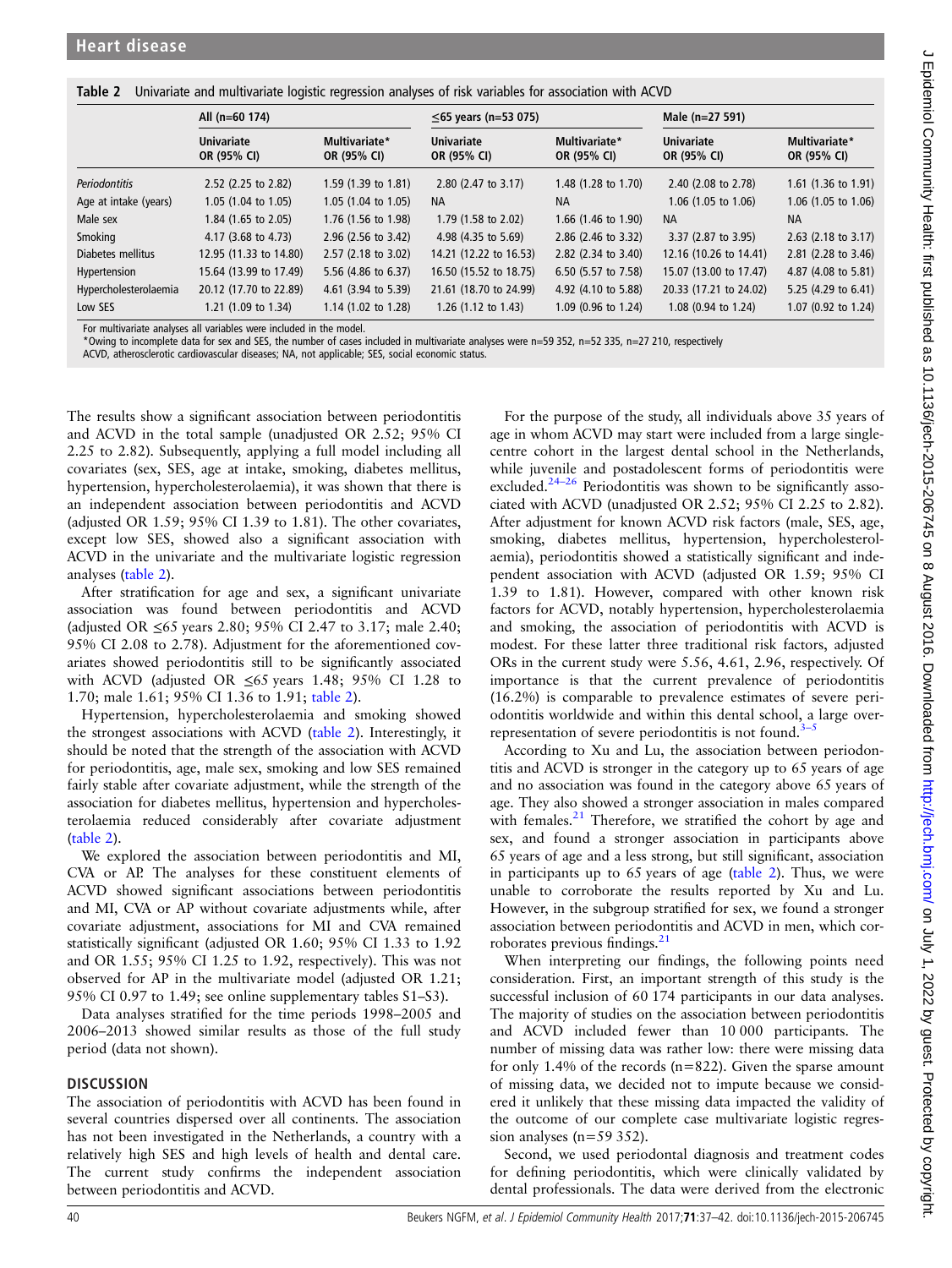patient database. The dental students and dentists working at ACTA are obligated to enter each specific treatment code when a specific diagnosis or treatment of periodontitis is performed; this is needed (1) for billing or insurance claims, and (2) for study points. These restricted codes are in fact insurance codes and non-modifiable; these are used nationwide as prescribed by the government and insurance companies, and have been in use since 1998. Erroneous coding is highly unlikely, as then the billing to the patient or insurance company will be false. Dental students are also monitored and evaluated by their supervisors to make sure the correct code is used. Most large cohort studies use tooth loss as a surrogate marker for periodontitis or use selfreported periodontitis as exposure data. Hung et  $al^{27}$  $al^{27}$  $al^{27}$  showed self-reported tooth loss as a surrogate variable for periodontitis in two separate cohorts of 41 407 male health professionals and 58 975 female nurses to be associated with CHD (RR male: 1.4; RR female: 1.6). Self-reported tooth loss presumably leads to an underestimation of the true tooth loss, and therefore there is an underestimation of the prevalence of periodontitis, and a less strong association between periodontitis and CHD in the latter study. Choe et  $al^{28}$  $al^{28}$  $al^{28}$  reported the association between tooth loss as a surrogate variable for periodontitis and stroke in a cohort of 867 256 participants, with higher risk of stroke in those with more tooth loss (HR 1.2). Choe et al did not study other major cardiovascular outcomes such as MI and AP. As both caries and periodontal disease can be the cause of tooth loss, we would expect an overestimation of the prevalence of periodontitis, and therefore an overestimation of the association between periodontitis and ACVD.

Third, defining the presence of ACVD, smoking, diabetes mellitus, hypertension and hypercholesterolaemia was based on the health questionnaire and subsequent interview. This selfreported information may not always be reliable and could introduce bias. However, the medical health questionnaire which was used in the current study has been validated in a multicentre trial within 10 European countries.<sup>29</sup> Moreover, the interview also may have contributed to accurate reporting of systemic health-related issues.

Finally, due to the cross-sectional design, the current study does not allow inferences on causal mechanisms or a temporal relationship. However, previous longitudinal studies have shown that a poor periodontal condition was present before any ACVD event occurred. Several cross-sectional epidemiological studies on the relationship between periodontitis and cardiovascular disease have been performed. Elter et  $al^{30}$  $al^{30}$  $al^{30}$ reported an increased risk of CHD in individuals with both high periodontal attachment loss and high tooth loss (OR 1.5) and edentulous individuals (OR 1.8). Individuals with a higher extent of sites with attachment loss of at least 3 mm have an increased risk of CVA (OR 1.3). $31$  Jansson and colleagues performed a study in Sweden with 1393 participants. A significant unadjusted univariate association between participants below 45 years of age with a bone loss exceeding 10% and ACVD-related death has been reported (OR 2.7) which, after stratification for smoking and sex, nearly doubled for smoking males below 45 years of age  $(OR 4.2).^{32}$  $(OR 4.2).^{32}$  $(OR 4.2).^{32}$  The prevalence of smoking (7.6%) in our study was lower than the national average (24%). Smoking was recorded by an affirmative answer on the medical health questionnaire and verified by interview. There was no means to validate 'non-smoking' with a breath or blood test, and we could not further address this issue. Obesity has been shown to be an independent risk factor for ACVD.<sup>[33](#page-5-0)</sup> The covariates body weight (or body mass index), diet and exercise are common life style variables that are

The study presented here is one of the largest cross-sectional investigations to date investigating the relationship between periodontitis and ACVD. According to the present study, the medical records of dental participants with periodontitis include ACVD more often as compared with dental participants without periodontitis. Therefore, we conclude that periodontitis participants have an increased and independent risk for having ACVD compared with non-periodontitis participants (OR 1.59; 95% CI 1.39 to 1.81).

# What is already known on this subject

Worldwide, cardiovascular diseases are a leading cause of morbidity and mortality. Well-known risk factors include hypercholesterolaemia, diabetes mellitus and smoking. The relationship between cardiovascular diseases and periodontitis has now been suggested for some time. Participants suffering from myocardial infarction, cerebrovascular accidents or atherosclerosis seem to have a higher prevalence of periodontitis. Several mechanisms are proposed for how the association may exist, like presence of short-lived bacteraemias due to periodontitis, increased levels of C reactive protein, establishment of a prothrombotic state, and autoimmune reactions. In addition, in Caucasians, there is evidence for overlapping genetic risk factors. Collectively, these proposed pathways are plausible, and may result in endothelial dysfunction making participants more susceptible to cardiovascular disease events.

# What this study adds

We confirmed the independent association of cardiovascular diseases and periodontitis in an extensive cohort of 60 174 dental participants of a large dental school in the Netherlands, a country with a relatively high social economic status and high levels of health and dental care. After correction for the known risk factors for cardiovascular diseases (age, sex, smoking, diabetes, hypertension, hypercholesterolaemia, social economic status), we observed periodontitis to be highly significantly associated with cardiovascular diseases (OR 1.6, 95% CI 1.4 to 1.8). Hypertension showed the strongest adjusted association with cardiovascular diseases (OR 5.6, 95% CI 4.9 to 6.4). This is the first large-scale study among dental school participants with clear diagnostic and treatment codes specific for periodontitis, showing the association between cardiovascular diseases and periodontitis. Thus, along with the well-known risk factors for cardiovascular diseases, periodontitis should also be considered as a risk.

J Epidemiol Community Health: first published as 10.1136/jech-2015-206745 on 8 August 2016. Downloaded from http://jech.bmj.com/ on July 1, 2022 by guest. Protected by copyright J Epidemiol Community Health: first published as 10.1136/jech-2015-206745 on 8 August 2016. Downloaded from <http://jech.bmj.com/> on July 1, 2022 by guest. Protected by copyright.